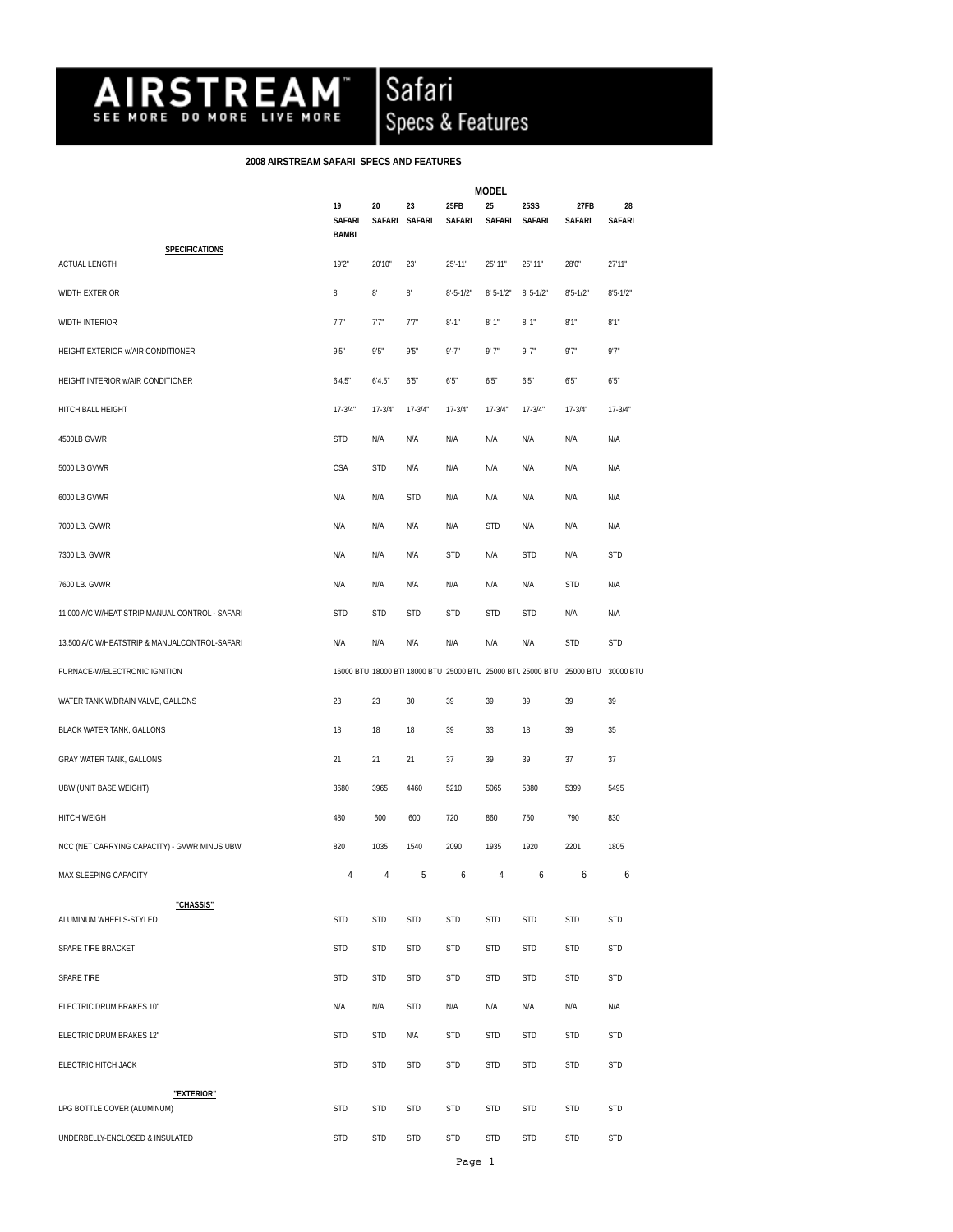Airstream, Inc.

**2008 AIRSTREAM SAFARI SPECS AND FEATURES**

|                                                              |                             |                          | <b>MODEL</b>                 |                                    |                         |                                         |                                  |                                |  |  |
|--------------------------------------------------------------|-----------------------------|--------------------------|------------------------------|------------------------------------|-------------------------|-----------------------------------------|----------------------------------|--------------------------------|--|--|
| <b>CURBSIDE PATIO AWNING</b>                                 | 19<br><b>SAFARI</b><br>9'8" | 20<br>SAFARI<br>11'3.25" | 23<br><b>SAFARI</b><br>13'5" | 25FB<br><b>SAFARI</b><br>$16'4-5"$ | 25<br>SAFARI<br>16'4.5" | <b>25SS</b><br><b>SAFARI</b><br>16'4.5" | 27FB<br><b>SAFARI</b><br>18'5.5" | 28<br><b>SAFARI</b><br>18'4.5" |  |  |
|                                                              | <b>STD</b>                  | <b>STD</b>               |                              | <b>STD</b>                         |                         | <b>STD</b>                              | <b>STD</b>                       | <b>STD</b>                     |  |  |
| WRAP PROTECTORS - STAINLESS STEEL                            |                             |                          | <b>STD</b>                   |                                    | <b>STD</b>              |                                         |                                  |                                |  |  |
| <b>EXTERIOR SHOWER</b>                                       | N/A                         | <b>STD</b>               | <b>STD</b>                   | <b>STD</b>                         | N/A                     | N/A                                     | <b>STD</b>                       | N/A                            |  |  |
| "WINDOWS & DOORS"<br>SOLAR GRAY SGL. VENT WINDOWS            | <b>STD</b>                  | <b>STD</b>               | <b>STD</b>                   | <b>STD</b>                         | <b>STD</b>              | <b>STD</b>                              | <b>STD</b>                       | <b>STD</b>                     |  |  |
| SOLAR GRAY FRONT ROUND CORNER WINDOW                         | <b>STD</b>                  | <b>STD</b>               | <b>STD</b>                   | <b>STD</b>                         | STD                     | <b>STD</b>                              | <b>STD</b>                       | <b>STD</b>                     |  |  |
| SOLAR GRAY REAR ROUND CORNER WINDOW                          | <b>STD</b>                  | <b>STD</b>               | <b>STD</b>                   | N/A                                | <b>STD</b>              | <b>STD</b>                              | <b>STD</b>                       | <b>STD</b>                     |  |  |
| KEYED DEADBOLT - ENTRY DOOR                                  | <b>STD</b>                  | <b>STD</b>               | STD                          | <b>STD</b>                         | <b>STD</b>              | <b>STD</b>                              | <b>STD</b>                       | <b>STD</b>                     |  |  |
| <b>CURBSIDE FRONT ACCESS DOOR</b>                            | N/A                         | N/A                      | N/A                          | <b>STD</b>                         | N/A                     | N/A                                     | OPT                              | N/A                            |  |  |
| "DECOR INTERIOR"                                             |                             |                          |                              |                                    |                         |                                         |                                  |                                |  |  |
| AVAILABLE COLOR SCHEMES                                      |                             |                          |                              |                                    |                         |                                         |                                  |                                |  |  |
| <b>STRATUS</b>                                               | OPT                         | OPT                      | OPT                          | OPT                                | OPT                     | OPT                                     | OPT                              | OPT                            |  |  |
| OATMEAL                                                      | OPT                         | OPT                      | OPT                          | OPT                                | OPT                     | OPT                                     | OPT                              | OPT                            |  |  |
| <b>MIDNIGHT SUN</b>                                          | OPT                         | OPT                      | OPT                          | OPT                                | OPT                     | OPT                                     | OPT                              | OPT                            |  |  |
| <b>BUTTERSCOTCH</b>                                          | OPT                         | OPT                      | OPT                          | OPT                                | OPT                     | OPT                                     | OPT                              | OPT                            |  |  |
| KIWI                                                         | OPT                         | OPT                      | OPT                          | OPT                                | OPT                     | OPT                                     | OPT                              | OPT                            |  |  |
| SAND CRYSTAL LAMINATE INTERIOR                               | <b>STD</b>                  | <b>STD</b>               | <b>STD</b>                   | <b>STD</b>                         | <b>STD</b>              | <b>STD</b>                              | <b>STD</b>                       | <b>STD</b>                     |  |  |
| WOOD/STEEL DRAWER BOXES                                      | <b>STD</b>                  | <b>STD</b>               | <b>STD</b>                   | <b>STD</b>                         | <b>STD</b>              | <b>STD</b>                              | <b>STD</b>                       | <b>STD</b>                     |  |  |
| OVERHEAD ROOFLOCKERS W/RADIUS DOORS                          | <b>STD</b>                  | <b>STD</b>               | <b>STD</b>                   | <b>STD</b>                         | <b>STD</b>              | <b>STD</b>                              | <b>STD</b>                       | <b>STD</b>                     |  |  |
| FABRIC COVERED INTERIOR SKIN                                 | <b>STD</b>                  | <b>STD</b>               | <b>STD</b>                   | <b>STD</b>                         | <b>STD</b>              | <b>STD</b>                              | <b>STD</b>                       | <b>STD</b>                     |  |  |
| VINYL COVERED SOFT CEILING                                   | <b>STD</b>                  | N/A                      | <b>STD</b>                   | <b>STD</b>                         | <b>STD</b>              | <b>STD</b>                              | <b>STD</b>                       | <b>STD</b>                     |  |  |
| VINYL FLOORING THROUGHOUT                                    | <b>STD</b>                  | <b>STD</b>               | <b>STD</b>                   | N/A                                | N/A                     | <b>STD</b>                              | N/A                              | N/A                            |  |  |
| VINYL FLOORING KITCHEN & BATH                                | N/A                         | N/A                      | N/A                          | N/A                                | <b>STD</b>              | N/A                                     | N/A                              | <b>STD</b>                     |  |  |
| VINYL FLOORING THROUGHOUT EXCEPT FORWARD<br><b>BEDROOM</b>   | N/A                         | N/A                      | N/A                          | <b>STD</b>                         | N/A                     | N/A                                     | <b>STD</b>                       | N/A                            |  |  |
| SATIN FINISH HARDWARE                                        | <b>STD</b>                  | <b>STD</b>               | <b>STD</b>                   | <b>STD</b>                         | <b>STD</b>              | <b>STD</b>                              | <b>STD</b>                       | <b>STD</b>                     |  |  |
| "DECOR BEDROOM"                                              |                             |                          |                              |                                    |                         |                                         |                                  |                                |  |  |
| REMOVABLE, BED STORAGE BOXES                                 | 1                           | $\overline{7}$           | $\mathbf{1}$                 | 4/3                                | 4/3                     | 1                                       | 4/3                              | $\mathbf{3}$                   |  |  |
| FOAM MATTRESS W/QUILTED COVER                                | <b>STD</b>                  | <b>STD</b>               | <b>STD</b>                   | <b>STD</b>                         | <b>STD</b>              | <b>STD</b>                              | <b>STD</b>                       | <b>STD</b>                     |  |  |
| REGULAR BED PILLOWS                                          | <b>STD</b>                  | <b>STD</b>               | STD                          | <b>STD</b>                         | STD                     | <b>STD</b>                              | <b>STD</b>                       | <b>STD</b>                     |  |  |
| WARDROBE W/ EURO STYLE LIGHT                                 | <b>STD</b>                  | <b>STD</b>               | STD                          | <b>STD</b>                         | STD                     | <b>STD</b>                              | <b>STD</b>                       | <b>STD</b>                     |  |  |
|                                                              |                             |                          |                              |                                    |                         |                                         |                                  |                                |  |  |
| "DECOR GALLEY"<br>LAMINATED GALLEY TOP                       | <b>STD</b>                  | <b>STD</b>               | STD                          | <b>STD</b>                         | STD                     | <b>STD</b>                              | <b>STD</b>                       | <b>STD</b>                     |  |  |
| STAINLESS STEEL DOUBLE BOWL SINK                             | N/A                         | <b>STD</b>               | N/A                          | <b>STD</b>                         | STD                     | <b>STD</b>                              | N/A                              | <b>STD</b>                     |  |  |
| STAINLESS- SINGLE BOWL SINK                                  | <b>STD</b>                  | N/A                      | STD                          | N/A                                | N/A                     | N/A                                     | <b>STD</b>                       | N/A                            |  |  |
| FIXED DINETTE 38 X 76 W/ACCESS DOOR<br>(ACCESS DOOR N/A 20') | N/A                         | <b>STD</b>               | N/A                          | N/A                                | N/A                     | N/A                                     | N/A                              | N/A                            |  |  |
| FIXED DINETTE 42 X 76 W/ACCESS DOOR                          | N/A                         | N/A                      | N/A                          | <b>STD</b>                         | N/A                     | <b>STD</b>                              | <b>STD</b>                       | <b>STD</b>                     |  |  |
| FIXED DINETTE 40 X 74 W/ACCESS DOOR                          | <b>STD</b>                  | N/A                      | N/A                          | N/A                                | N/A                     | N/A                                     | N/A                              | N/A                            |  |  |
| PANTRY STORAGE W/BUILT-IN SPICE CABINET                      | N/A                         | N/A                      | N/A                          | N/A                                | <b>STD</b>              | <b>STD</b>                              | N/A                              | N/A                            |  |  |
| SPICE RACK - DOUBLE SHELF                                    | <b>STD</b>                  | N/A                      | N/A                          | N/A                                | N/A                     | N/A                                     | N/A                              | STD                            |  |  |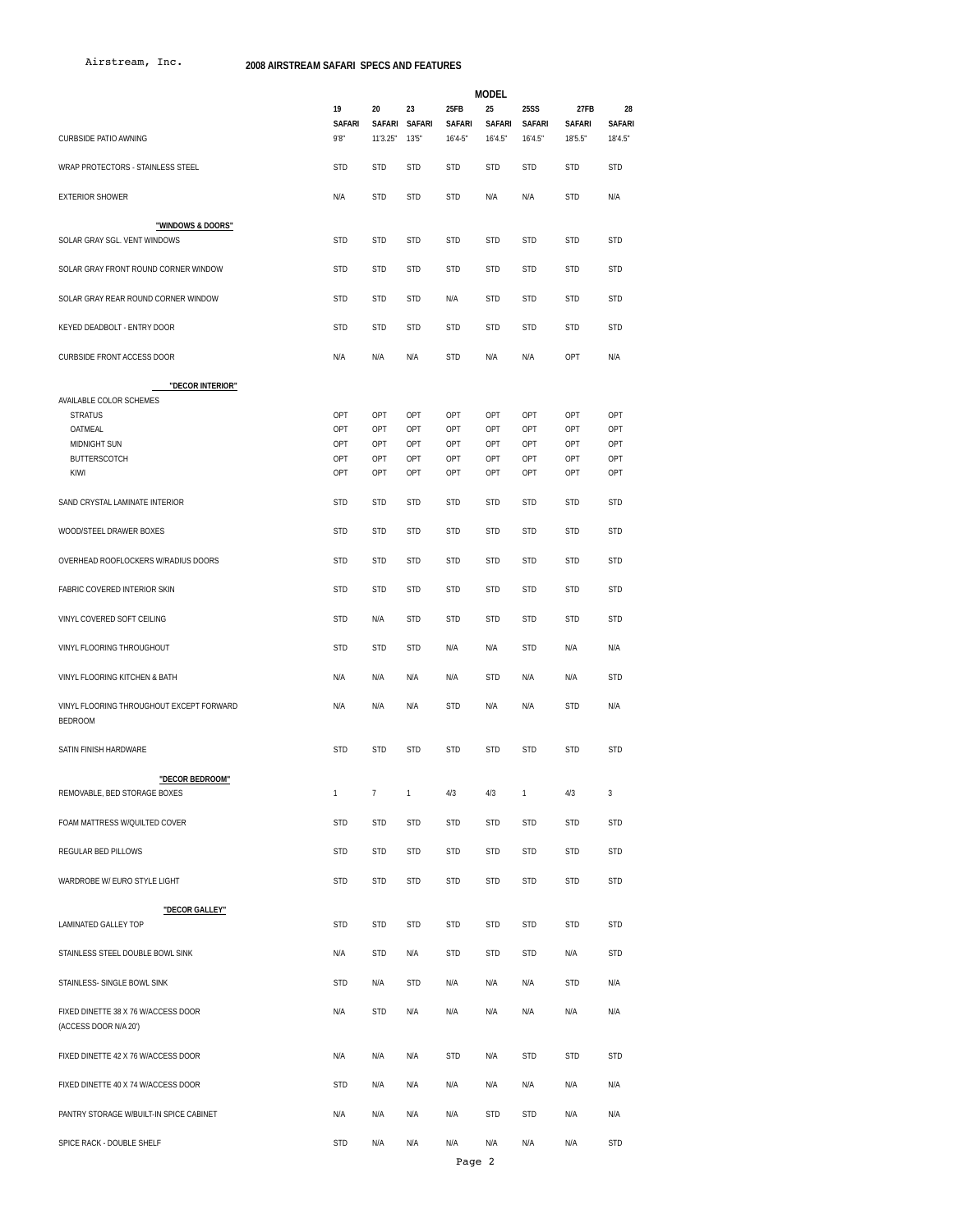Airstream, Inc. **2008 AIRSTREAM SAFARI SPECS AND FEATURES**

|                                                                                                    | <b>MODEL</b>                      |                  |                                   |                                     |                                   |                                            |                                     |                                   |
|----------------------------------------------------------------------------------------------------|-----------------------------------|------------------|-----------------------------------|-------------------------------------|-----------------------------------|--------------------------------------------|-------------------------------------|-----------------------------------|
| <b>BI-FOLD RANGE COVER</b>                                                                         | 19<br><b>SAFARI</b><br><b>STD</b> | 20<br><b>STD</b> | 23<br>SAFARI SAFARI<br><b>STD</b> | 25FB<br><b>SAFARI</b><br><b>STD</b> | 25<br><b>SAFARI</b><br><b>STD</b> | <b>25SS</b><br><b>SAFARI</b><br><b>STD</b> | 27FB<br><b>SAFARI</b><br><b>STD</b> | 28<br><b>SAFARI</b><br><b>STD</b> |
| "DECOR LOUNGE"                                                                                     |                                   |                  |                                   |                                     |                                   |                                            |                                     |                                   |
| 74" FRONT DELUXE LOUNGE - CLOTH                                                                    | N/A                               | N/A              | <b>STD</b>                        | N/A                                 | <b>STD</b>                        | <b>STD</b>                                 | N/A                                 | N/A                               |
| STORAGE BINS BELOW LOUNGE                                                                          | $\overline{2}$                    | N/A              | 3                                 | $\overline{a}$                      | 3                                 | $\sqrt{3}$                                 | $\overline{2}$                      | $\overline{2}$                    |
| CREDENZA-ROADSIDE                                                                                  | N/A                               | N/A              | <b>STD</b>                        | N/A                                 | <b>STD</b>                        | N/A                                        | N/A                                 | N/A                               |
| LIFT-UP TABLE ROADSIDE LAMINATED TROPICAL OAK                                                      | N/A                               | N/A              | <b>STD</b>                        | N/A                                 | <b>STD</b>                        | <b>STD</b>                                 | N/A                                 | N/A                               |
| DINETTE (IN LIEU OF SOFA - 23')                                                                    | <b>STD</b>                        | N/A              | OPT                               | <b>STD</b>                          | N/A                               | N/A                                        | <b>STD</b>                          | N/A                               |
| "L" LOUNGE W/STORAGE COMPARATMENT                                                                  | N/A                               | N/A              | OPT                               | N/A                                 | N/A                               | OPT                                        | N/A                                 | <b>STD</b>                        |
| DECORATIVE THROW PILLOWS                                                                           | OPT(3)                            | N/A              | STD(3)                            | STD(3)                              | STD(3)                            | STD(3)                                     | STD(3)                              | STD(3)                            |
| SOFA SLEEPER 66" X 46"                                                                             | N/A                               | N/A              | N/A                               | <b>STD</b>                          | N/A                               | N/A                                        | <b>STD</b>                          | N/A                               |
| "APPLIANCES"                                                                                       |                                   |                  |                                   |                                     |                                   |                                            |                                     |                                   |
| 3-BURNER RANGE W/ OVEN - SILVER                                                                    | <b>STD</b>                        | <b>STD</b>       | <b>STD</b>                        | <b>STD</b>                          | <b>STD</b>                        | <b>STD</b>                                 | <b>STD</b>                          | <b>STD</b>                        |
| 3-BURNER COOKTOP - SILVER W/CONVECTION MICROWAVE                                                   | OPT                               | OPT              | N/A                               | OPT                                 | N/A                               | N/A                                        | OPT                                 | OPT                               |
| MICROWAVE "REGULAR"                                                                                | N/A                               | N/A              | <b>STD</b>                        | N/A                                 | <b>STD</b>                        | <b>STD</b>                                 | N/A                                 | N/A                               |
| CONVECTION MICROWAVE (REPLACES REGULAR<br>MICROWAVE - OVER REFRIGERATOR)                           | N/A                               | N/A              | OPT                               | N/A                                 | N/A                               | N/A                                        | N/A                                 | N/A                               |
| MICROWAVE IN SLIDE OUT PANTRY                                                                      | N/A                               | N/A              | N/A                               | N/A                                 | N/A                               | N/A                                        | OPT                                 | N/A                               |
| CEILING VENT (NON-POWERED)                                                                         | 1                                 | $\mathbf{1}$     | 1                                 | 1                                   | 1                                 | $\mathbf{1}$                               | 1                                   | 1                                 |
| <b>FANTASTIC ROOF VENT</b>                                                                         | 1                                 | $\mathbf{1}$     | 1                                 | $\mathbf{1}$                        | 1                                 | $\mathbf{1}$                               | $\mathbf{1}$                        | $\mathbf{1}$                      |
| BATH EXHAUST FAN (12 VOLT)                                                                         | <b>STD</b>                        | <b>STD</b>       | <b>STD</b>                        | <b>STD</b>                          | <b>STD</b>                        | <b>STD</b>                                 | <b>STD</b>                          | <b>STD</b>                        |
| 4.0 CUBIC FT. 2-WAY AUTO REFRIGERATOR, 1 DOOR                                                      | <b>STD</b>                        | <b>STD</b>       | N/A                               | N/A                                 | N/A                               | N/A                                        | N/A                                 | N/A                               |
| 5.0 CUBIC FT. 2-WAY AUTO REFRIGERATOR,1 DOOR                                                       | N/A                               | N/A              | <b>STD</b>                        | N/A                                 | N/A                               | N/A                                        | N/A                                 | N/A                               |
| 7.0 CUBIC FT. 2-WAY AUTO REFRIGERATOR, 2 DOORS                                                     | N/A                               | N/A              | N/A                               | <b>STD</b>                          | <b>STD</b>                        | <b>STD</b>                                 | <b>STD</b>                          | <b>STD</b>                        |
| PROBELESS TANK MONITORING SYSTEM-WALL MOUNT                                                        | <b>STD</b>                        | <b>STD</b>       | <b>STD</b>                        | <b>STD</b>                          | <b>STD</b>                        | <b>STD</b>                                 | <b>STD</b>                          | <b>STD</b>                        |
| 6 GALLON WATER HEATER (ELECTRONIC IGNITION)                                                        | <b>STD</b>                        | <b>STD</b>       | <b>STD</b>                        | <b>STD</b>                          | <b>STD</b>                        | <b>STD</b>                                 | <b>STD</b>                          | <b>STD</b>                        |
| FIRE EXTINGUISHER                                                                                  | <b>STD</b>                        | <b>STD</b>       | STD                               | <b>STD</b>                          | <b>STD</b>                        | <b>STD</b>                                 | <b>STD</b>                          | <b>STD</b>                        |
| LPG DETECTOR                                                                                       | <b>STD</b>                        | <b>STD</b>       | STD                               | <b>STD</b>                          | <b>STD</b>                        | <b>STD</b>                                 | <b>STD</b>                          | <b>STD</b>                        |
| SMOKE DETECTOR                                                                                     | <b>STD</b>                        | <b>STD</b>       | <b>STD</b>                        | <b>STD</b>                          | <b>STD</b>                        | <b>STD</b>                                 | <b>STD</b>                          | <b>STD</b>                        |
| CARBON MONOXIDE DETECTOR                                                                           | <b>STD</b>                        | <b>STD</b>       | STD                               | <b>STD</b>                          | <b>STD</b>                        | <b>STD</b>                                 | <b>STD</b>                          | <b>STD</b>                        |
| "ENTERTAINMENT & SOUND SYSTEM"                                                                     |                                   |                  |                                   |                                     |                                   |                                            |                                     |                                   |
| ANTENNA (RADIO) AM/FM                                                                              | <b>STD</b>                        | <b>STD</b>       | <b>STD</b>                        | <b>STD</b>                          | <b>STD</b>                        | <b>STD</b>                                 | <b>STD</b>                          | <b>STD</b>                        |
| SPEAKERS, MOUNTED & WIRED (4EA)<br>(2) MTD. IN REAR OVERHEAD (CEILING 20')<br>(2) MTD. IN FWD AREA | <b>STD</b>                        | <b>STD</b>       | <b>STD</b>                        | <b>STD</b>                          | <b>STD</b>                        | <b>STD</b>                                 | <b>STD</b>                          | <b>STD</b>                        |
| AM/FM/CD RECEIVER W/CD CONTROLLER:<br>52W MAX X 4 HIGH POWER OUTPUT,                               | <b>STD</b>                        | <b>STD</b>       | <b>STD</b>                        | <b>STD</b>                          | <b>STD</b>                        | <b>STD</b>                                 | <b>STD</b>                          | <b>STD</b>                        |
| TV/DVD COMBO - 15"                                                                                 | OPT                               | OPT              | OPT                               | OPT                                 | OPT                               | OPT                                        | OPT                                 | OPT                               |
| T.V. READY: INCLUDES TV ANTENNA & OUTLETS                                                          | STD(1)                            | STD (3)          | STD(2)                            | STD(2)                              | STD(2)                            | STD(2)                                     | STD(2)                              | STD(2)                            |
| CABLE T.V. & TELEPHONE PACKAGE INCLUDES:<br>CABLE OUTLETS                                          | <b>STD</b>                        | <b>STD</b>       | <b>STD</b>                        | <b>STD</b><br>Page 3                | <b>STD</b>                        | <b>STD</b>                                 | <b>STD</b>                          | <b>STD</b>                        |